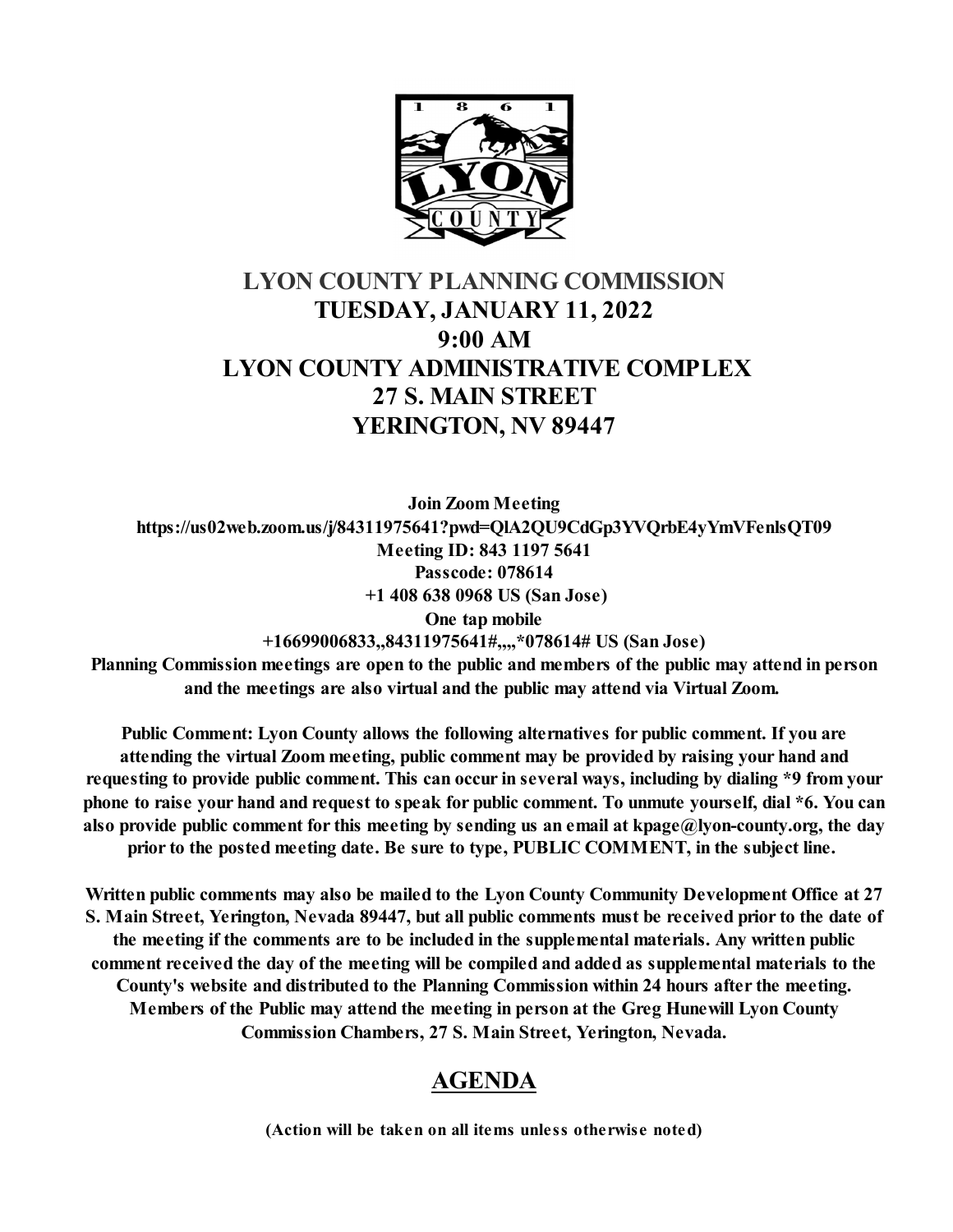**(No action will be taken on any item until it is properly agendized).**

**To avoid meeting disruptions, please place cell phones and beepers in the silent mode or turn them off during the meeting.**

**The Board reserves the right to take items in a different order to accomplish business in the most efficient manner. Items may be combined for consideration and items may be pulled or removed from the agenda at anytime.** 

**Restrictions on comments by the general public: Any such restrictions must be reasonable and may restrict the time, place and manner of the comments, but may not restrict comments based upon viewpoint.**

## **1. Roll Call**

## **2. Pledge of Allegiance**

**3. Public Participation (no action will be taken on any item until it is properly agendized)** - *Members of the public who wish to address the Planning Commission may approach the podium and speak on matters related to the Lyon County Planning Commission, but not on items appearing on the Agenda. Speakers are asked to state their name for the record and to sign and print their name on the form at the lectern. Comments are limited to three minutes per person or topic. The Commission reserves the right to reduce this three minute time limit, as well as limit the total time for public comment. If your item requires extended discussion, please request the Chair to calendar the matter for a future Planning Commission meeting. The Planning Commission will not restrict comments based on viewpoint. The same applies to public testimony on each Agenda item. The Chair may reopen public participation at any time during the meeting. No action may be taken upon a matter raised under this item of the Agenda until the matter itself has been specifically included on an agenda as an item upon which action may be taken.*

## **4. Review and Adoption of Agenda (for possible action)**

## **5. For Possible Action: Approval of Minutes**

5.a. For Possible Action- Approval of minutes from the December 14, 2021 meeting [12 December 14, 2021 PC Minutes](https://legistarweb-production.s3.amazonaws.com/uploads/attachment/pdf/1195063/12_December_14__2021_PC_Minutes-.pdf)

## **6. Presentation and Reading of Miscellaneous Correspondence**

## **7. Advisory Board Reports**

## **8. Public Hearing Items**

8.a. For Possible Action – Patricia Blake – Tentative Parcel Map – Request for a parcel map to subdivide an approximately 16.47 acre parcel zoned SR-1 (Suburban Residential, one-acre minimum parcel size) into two (2) parcels, the smaller being approximately 3.83 acres in size, generally located on the east side of US 339, approximately 950 feet south of the US 339/Goldfield Avenue intersection, Yerington (APN: 014-471-14) PLZ-2021-105 [Staff Report-](https://legistarweb-production.s3.amazonaws.com/uploads/attachment/pdf/1186595/Blkae_TNT_Parcel_Map-_Staff_Report_and_Backup-_PC_01.11.2022.pdf)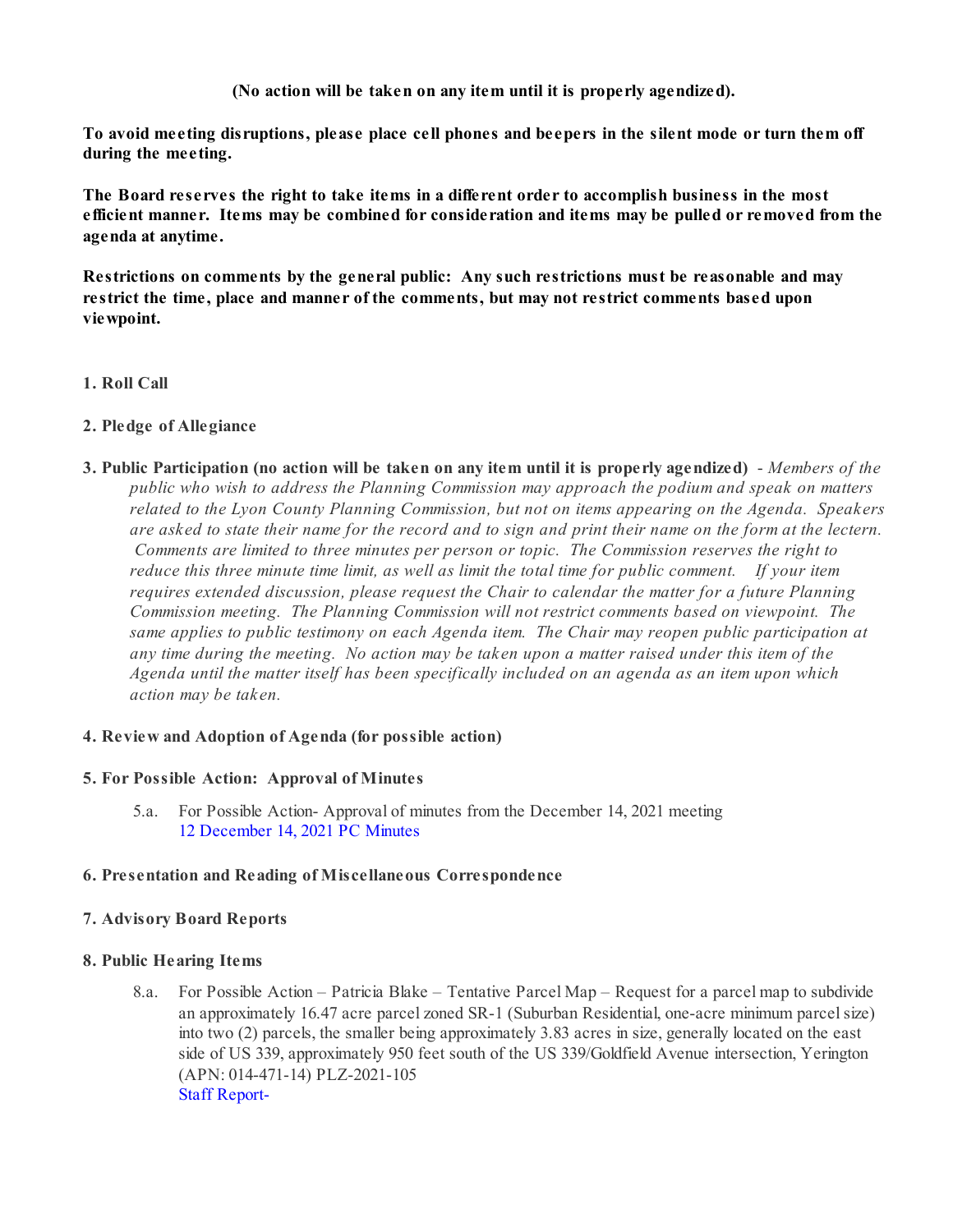## **RECESS TO CONVENE AS THE LYON COUNTY PUBLIC LANDS MANAGEMENT ADVISORY BOARD**

**9. Public Participation (no action will be taken on any item until it is properly agendized)**

## **10. Action Items**

## **11. Staff Update on Public Lands Bill**

11.a. Review and Discussion of Lyon County Lands Bill:

## **12. Board Member Comments**

#### **13. Future Agenda Items**

**14. Public Participation (no action will be taken on any item until it is properly agendized)**

## **ADJOURN TO RECONVENE AS THE LYON COUNTY PLANNING COMMISSION**

## **15. Staff Comments and Commissioner Comments**

- 15.a. Staff update on recent County Commissioners actions-
- **16. Public Participation (no action will be taken on any item until it is properly agendized)** *Members of the public who wish to address the Planning Commission may approach the podium and speak on* matters related to the Lyon County Planning Commission but not on items appearing on the Agenda. *Comments are limited to three minutes per person or topic and will not be restricted based on viewpoint. No action may be taken upon a matter raised under this item of the Agenda until the matter itself has been specifically included on an Agenda as an item upon which action may be taken.*

## **17. ADJOURNMENT**

**This agenda has been posted in accordance with the open meeting law at the Lyon County Administrative Complex.**

**Lyon County recognizes the needs and civil rights of all persons regardless of age, race, color, religion, sex, handicap, family status, or national origin. In accordance with Federal civil rights law and U.S. Department of Agriculture (USDA) civil rights regulations and policies, the USDA, its agencies, offices, and employees, and institutions participating in or administering USDA programs are prohibited from discriminating based on race, color, national origin, religion, sex, gender identity (including gender expression), sexual orientation, disability, age, marital status, family/parental status, income derived from a public assistance program, political beliefs, or reprisal or retaliation for prior civil rights activity, in any program or activity conducted or funded by USDA (not all bases apply to all programs). Remedies and complaint filing deadlines vary by program or incident.**

**Persons with disabilities who require alternate means of communication for program information (e.g., Braille, large print, audiotape, American Sign Language, etc.) should contact the responsible agency or USDA's TARGET Center at (202) 720-2600 (voice and T) or contact USDA through the Federal Relay**